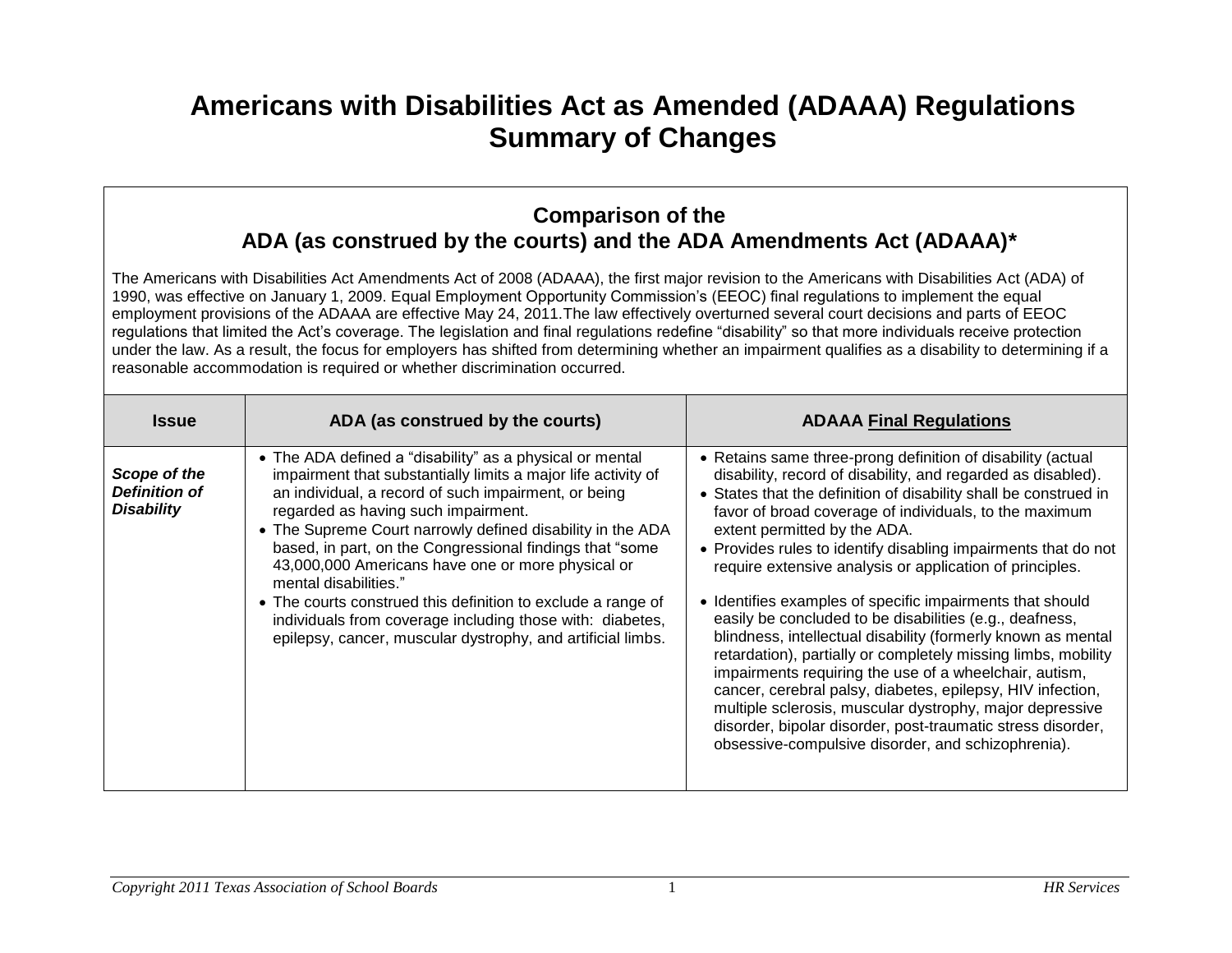| <b>Mitigating</b><br><b>Measures</b>               | • The Supreme Court narrowed the group of people covered<br>under the ADA by ruling that mitigating measures (such as<br>medication or devices) were to be taken into account in<br>determining whether a person was substantially limited in<br>a major life activity.                                                                                                                                                                                                                                                                                         | • Provides that the determination of whether an impairment<br>substantially limits a disability shall be made without<br>regard to the effects of mitigating measures, such as<br>medication, medical supplies, low-vision devices,<br>prosthetics, hearing aids, mobility devices, or oxygen<br>therapy equipment.<br>• Makes an exception for "ordinary eyeglasses or contact<br>lenses," which may be taken into account.                                                                                                                                                                                                                                                                                                                                                                         |
|----------------------------------------------------|-----------------------------------------------------------------------------------------------------------------------------------------------------------------------------------------------------------------------------------------------------------------------------------------------------------------------------------------------------------------------------------------------------------------------------------------------------------------------------------------------------------------------------------------------------------------|------------------------------------------------------------------------------------------------------------------------------------------------------------------------------------------------------------------------------------------------------------------------------------------------------------------------------------------------------------------------------------------------------------------------------------------------------------------------------------------------------------------------------------------------------------------------------------------------------------------------------------------------------------------------------------------------------------------------------------------------------------------------------------------------------|
| "Substantially<br>Limits"                          | • Required an individual assessment to determine whether<br>an impairment "substantially limits" a major life activity.<br>• The Supreme Court held that an impairment "substantially<br>limits" a "major life activity" if it "prevents or severely<br>restricts the individual" from performing the activity.<br>• The Supreme Court further concluded that the terms<br>"substantially limits" and "major life activity" must be<br>"interpreted strictly to create a demanding standard for<br>qualifying as disabled."                                     | • Retains requirement for an individualized assessment.<br>• Provides that an impairment does not need to prevent or<br>severely or significantly restrict a major life activity to be<br>consider "substantially limiting."<br>• Requires that the term "substantially limits" be construed<br>broadly in favor of expanded coverage to the maximum<br>extent permitted by the ADA.                                                                                                                                                                                                                                                                                                                                                                                                                 |
| The "Major Life<br>Activity"<br><b>Requirement</b> | • The Supreme Court held that a "major life activity" must be<br>an activity "of central importance to most people's daily<br>lives."<br>• EEOC regulations defined "major life activity" as including<br>such functions as caring for oneself, performing manual<br>tasks, walking, seeing, hearing, speaking, breathing,<br>learning, and working<br>• The ADA was interpreted to require, for an individual to<br>show substantial limitation in the area of working, that the<br>person demonstrate inability to perform a broad range or<br>class of jobs. | • Added the following to the non-exhaustive list of major life<br>activities: standing, sitting, reaching, lifting, bending,<br>speaking, breathing, reading, concentrating, thinking,<br>communicating, and interacting with others.<br>• Specifies that "major life activity" includes "the operation of<br>major bodily functions" such as: the immune system,<br>special sense organs and skin; normal cell growth; and<br>digestive, genitourinary, bowel, bladder, neurological,<br>brain, respiratory, circulatory, endocrine, and reproductive,<br>circulatory, cardiovascular, endocrine, hemic, lymphatic,<br>musculoskeletal, and reproductive functions.<br>• Specifies that operation of a major bodily function includes<br>the operation of an individual organ within a body system. |